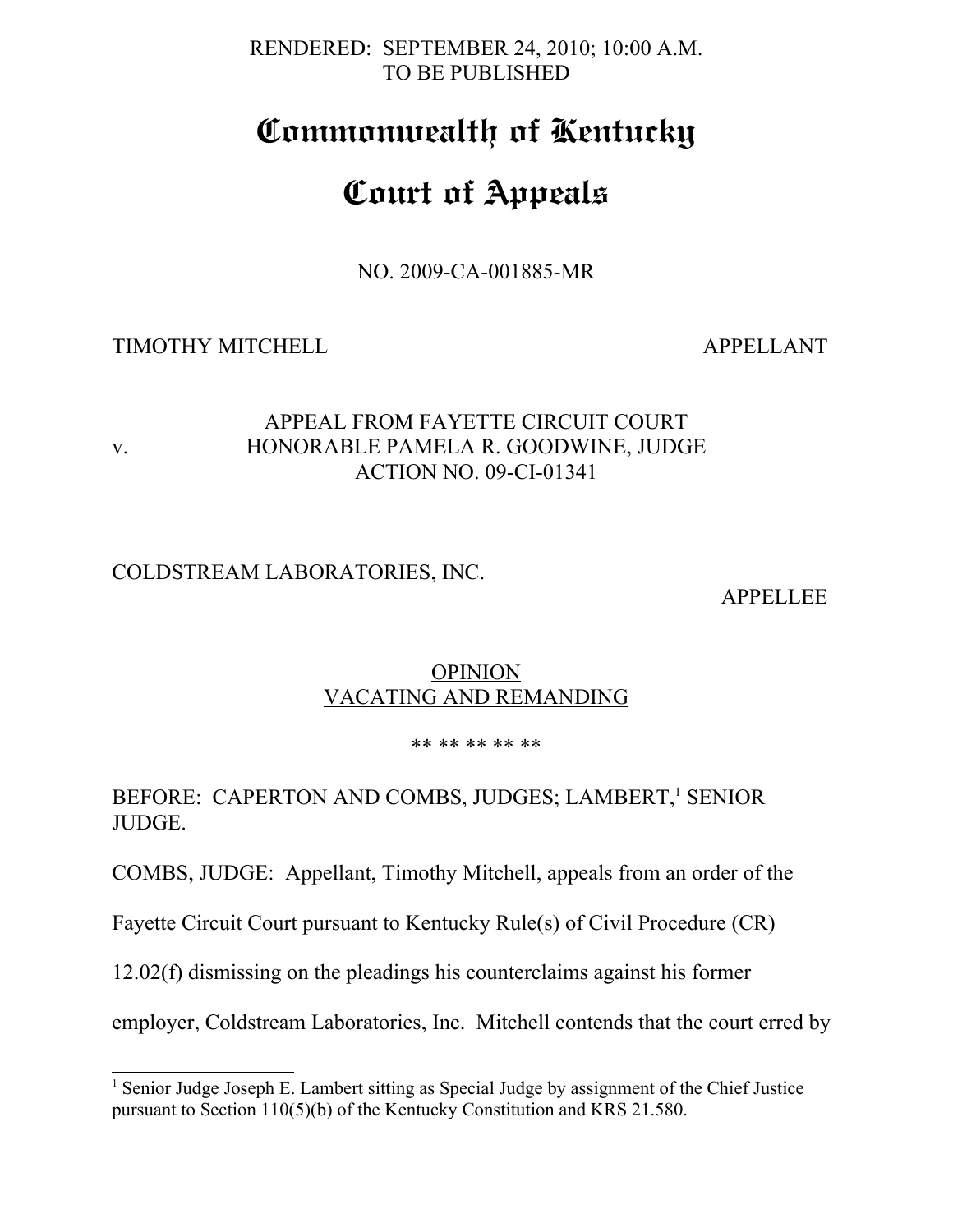prematurely concluding that he had failed to state a claim. After considering counsels' arguments and pertinent law, we are compelled to agree. Consequently, we vacate and remand for further proceedings.

Coldstream Laboratories is a contract pharmaceutical development company and a small volume generic drug manufacturer. In July 2007, Coldstream hired Mitchell as an at-will employee to serve as the company's Vice President for Quality and Regulatory Compliance. Following a brief suspension, he was discharged on February 10, 2009.

On March 13, 2009, Coldstream Laboratories filed a civil action against Mitchell and its former Vice President of Finance, Thomas I. Evans. Coldstream alleged that in late 2008 and early 2009, Mitchell and Evans colluded to deprive the company of a legitimate and lucrative business opportunity. As an executive team, they allegedly used Coldstream's equipment, confidential information, and other resources surreptitiously to create a competing business venture. Coldstream charged that Mitchell and Evans each breached his fiduciary duty and duty of loyalty to the company and that each of them had breached a confidentiality agreement. Along with its complaint, Coldstream filed a motion requesting entry of a restraining order and a temporary injunction. By agreement of the parties, Coldstream's action against Evans was eventually dismissed with prejudice.

On May 18, 2009, Mitchell filed his answer denying Coldstream's allegations. He also filed a counterclaim alleging that he had been wrongfully

-2-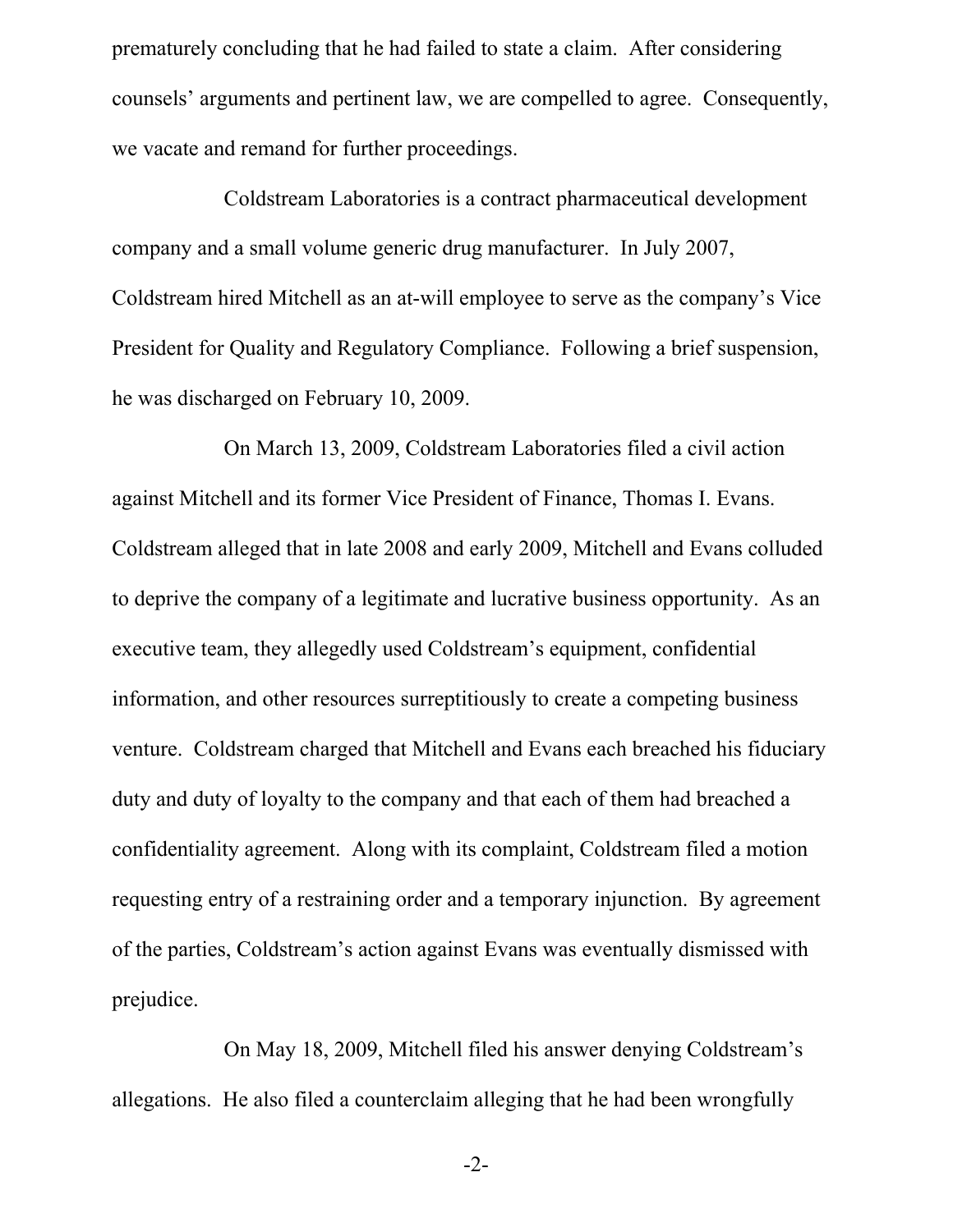discharged. Referring specifically to his interaction with an investigator from the Federal Drug Administration, Mitchell alleged that he had been discharged for his "refusal to violate the law in the course of his employment" and that his dismissal was "contrary to a fundamental and well defined public policy." Answer and Counterclaim at 3. He also stated that his discharge had been "connected to his protected and lawful actions. . . . " *Id.* at 4. Finally, Mitchell alleged that his discharge violated federal whistleblower laws. *Id.* at 4.

Coldstream promptly moved to dismiss the counterclaim pursuant to CR 12.02(f). In its memorandum, it argued that the facts as alleged did not support Mitchell's counterclaim and that Mitchell had filed the counterclaim without identifying any legal basis for it. Arguing in the alternative, Coldstream contended that Mitchell should be ordered to provide a more definite statement pursuant to the provisions of CR 12.05.

During a hearing on the motion, the Fayette Circuit Court observed that "Coldstream is entitled to know what they're being accused of." The court was apparently concerned by Mitchell's failure to provide more specific information relative to his allegations after Coldstream had filed its motion to dismiss. At the conclusion of the hearing, the court ordered that Mitchell's counterclaim be dismissed. Mitchell filed a timely motion to alter, amend, or vacate the order, which was denied. This appeal followed.

A motion to dismiss is governed by a rigorous and sweeping standard which dictates that it should be granted only where "it appears the pleading party

-3-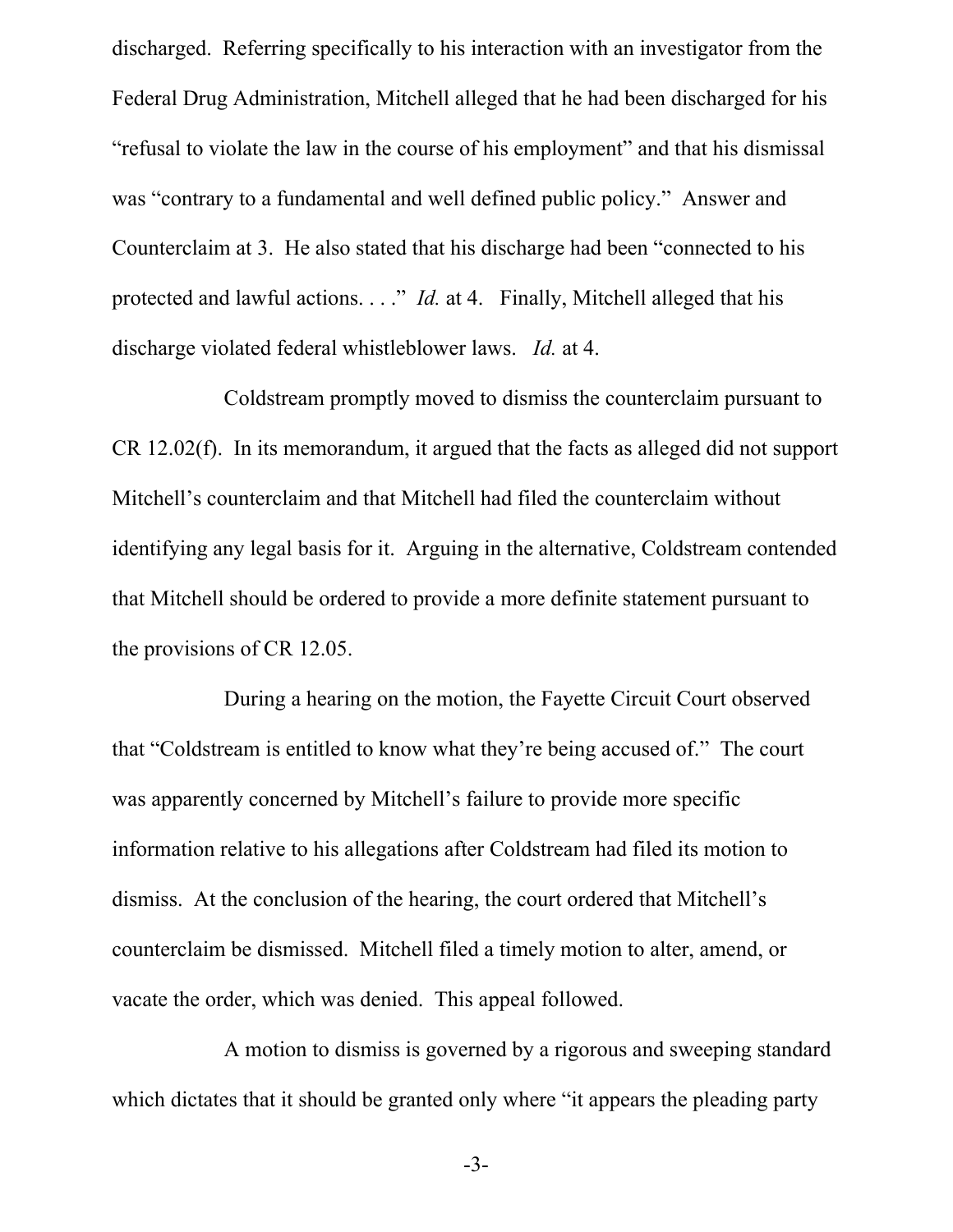would not be entitled to relief under any set of facts which could be proved in support of his claim." *Pari-Mutuel Clerks' Union v. Kentucky Jockey Club,* 551 S.W.2d 801 (Ky. 1977). When considering the motion, the allegations contained in the pleading are to be treated as true and must be construed in a light most favorable to the pleading party. *See Gall v. Scroggy,* 725 S.W.2d 867 (Ky.App. 1987). The test is whether the pleading sets forth **any** set of facts which – if proven – would entitle the party to relief. If so, the pleading is sufficient to state a claim. *See* CR 8.01.Since the trial court is not required to make factual findings, the determination is purely a matter of law. *James v. Wilson,* 95 S.W.3d 875 (Ky.App. 2002). Consequently, we review the decision of the trial court *de novo. Revenue Cabinet v. Hubbard,* 37 S.W.3d 717 (Ky. 2000).

On appeal, Mitchell contends that the court erred by granting Coldstream's motion to dismiss his counterclaim for failure to state a claim. He claims that he pled "all the minimal requirements under the law for both wrongful termination and for a violation of the Whistleblower laws." Appellant's Brief at 2. He argues that his counterclaim specifically stated a claim for wrongful discharge because he provided some factual background, alleging in short but plain statements that he was terminated "for his refusal to violate the law in the course of his employment" and that he was wrongfully discharged "contrary to a fundamental and well defined public policy, as set forth in the law." Answer and Counterclaim at 3.

-4-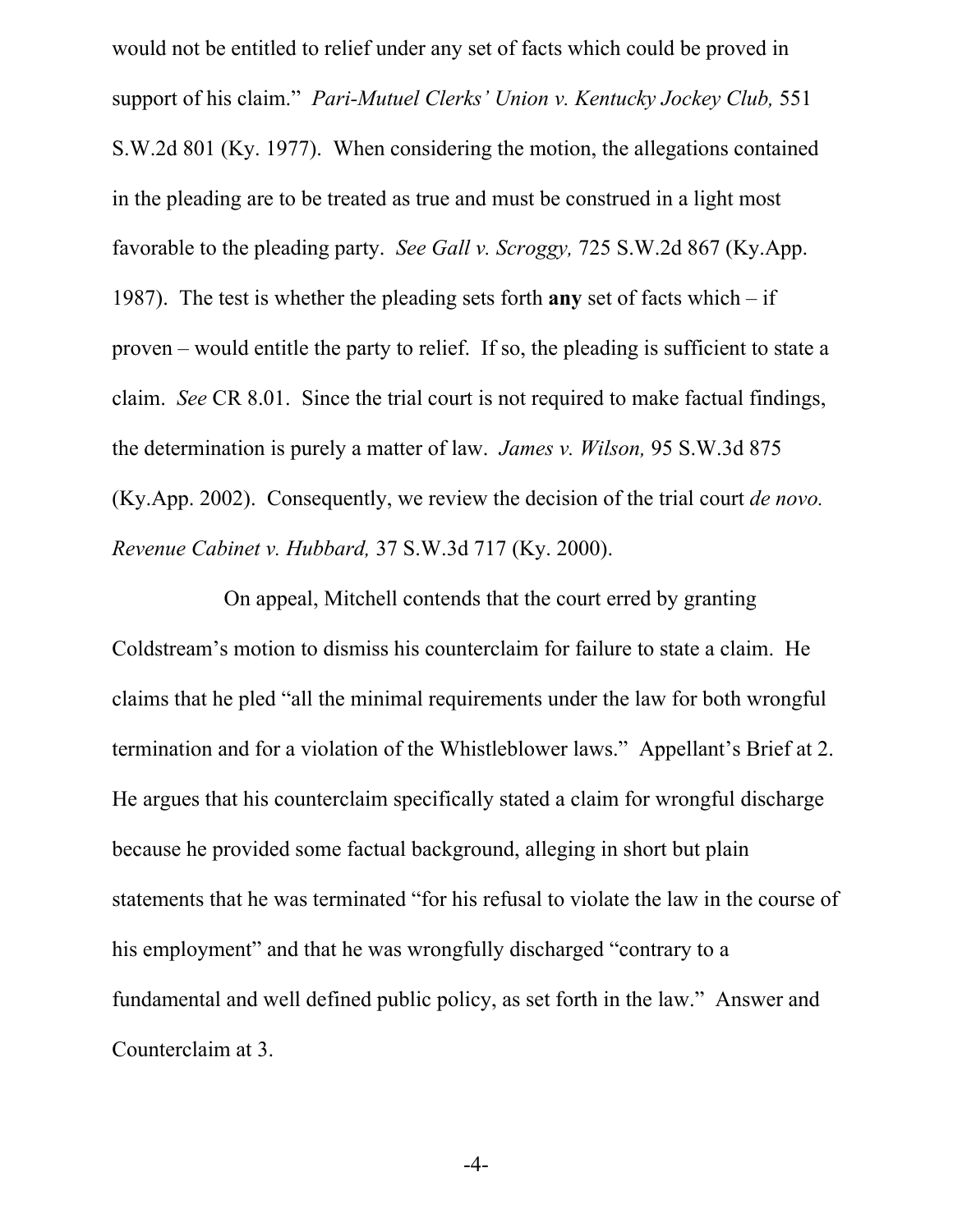The discharge of an at-will employee generally does not support an action for wrongful termination in Kentucky. *Wymer v. JH Properties, Inc.,* 50 S.W.3d 195 (Ky. 2001). However, as Mitchell correctly notes in his brief, a narrow public policy exception to our "terminable-at-will" doctrine was established by the Supreme Court of Kentucky in *Firestone Textile Co. Div., Firestone Tire and Rubber Co. v. Meadows,* 666 S.W.2d 730 (Ky. 1983). While recognizing employers' interest in having a cause of action for wrongful discharge "clearly defined and suitably controlled," *Firestone* permitted the action to continue where: (1) the discharge is contrary to a fundamental and well-defined public policy and (2) the policy is evidenced by a constitutional or statutory provision. *Firestone,* 666 S.W.2d at 733 *(citing Brockmeyer v. Dun & Bradstreet,* 113 Wis.2d 561, 335 N.W.2d 834 (1983)). Whether a public policy is fundamental, well-defined, and evidenced by existing law is a question of law for the court to decide. *Grzyb v. Evans,* 700 S.W.2d 399 (Ky. 1985). A claim for wrongful discharge can be based on an employee's failure or refusal to violate the law. *Id.* 

In support of his contentions on appeal, Mitchell relies upon our decision in *Follett v. Gateway Regional Health System, Inc.,* 229 S.W.3d 925 (Ky. App. 2007).In *Follett*, we examined whether the trial court erred by granting summary judgment in favor of Follett's former employer.

Follett alleged in her complaint that she had been wrongfully discharged from her position as Director of Nursing at Mary Chiles Hospital on

-5-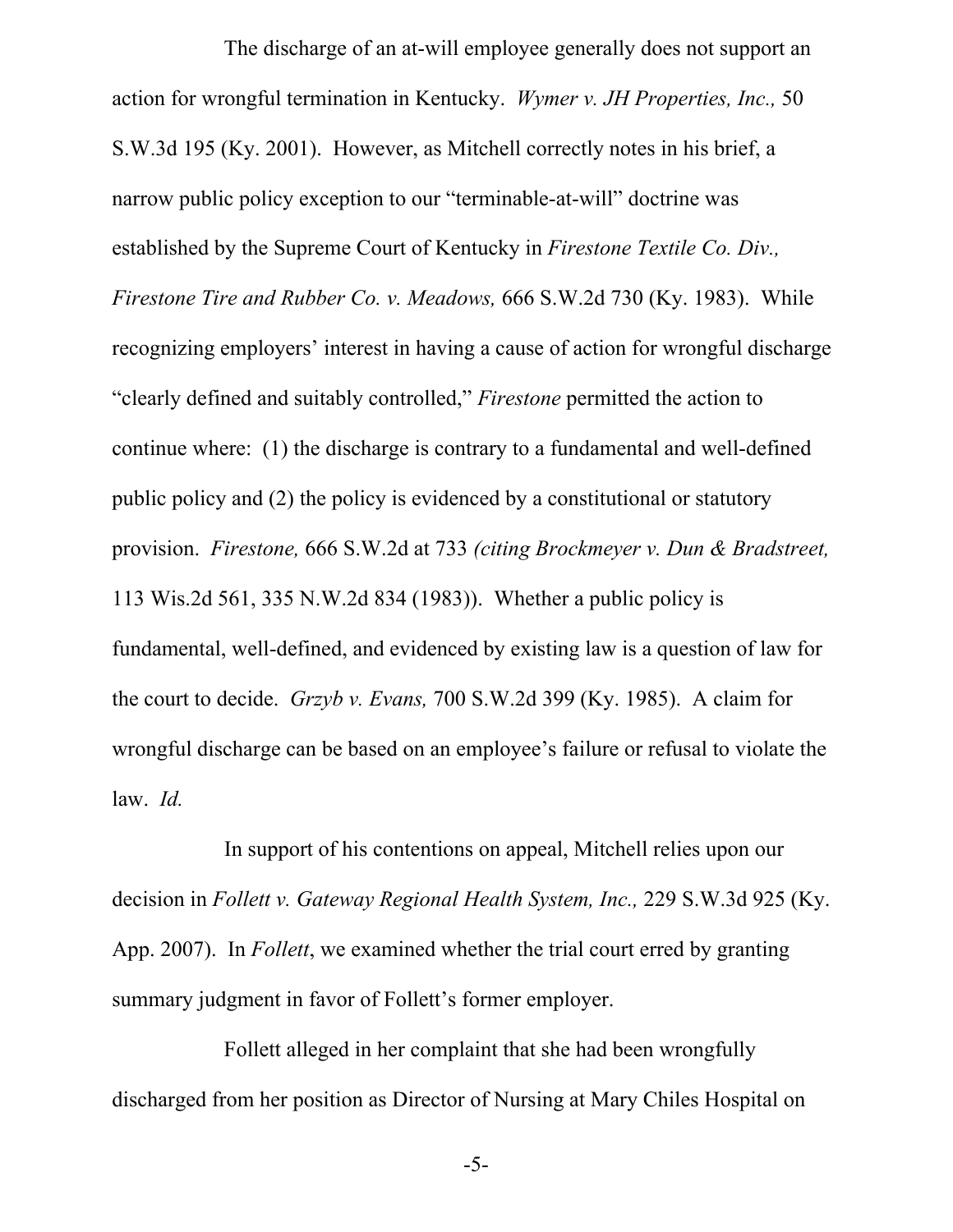two grounds: (1) for reporting her suspicion that an emergency room doctor was under the influence of alcohol while on duty and (2) for advising her staff to report suspected emergency room billing irregularities. We reiterated that in a non-civil rights wrongful discharge case, a plaintiff must show "at a minimum that he was engaged in a statutorily protected activity, that he was discharged, and that there was a connection between the 'protected activity' and the discharge." *Id., citing Willoughby v. GenCorp, Inc.,* 809 S.W.2d 858, 861 (Ky. App. 1990).

After reviewing the record in *Follett*, we determined that statutory bases for her allegations existed. Thus, we concluded that genuine issues of material fact remained as to whether Follett was engaged in statutorily protected activities when she made her reports to investigators associated with the Board of Medical Licensure (pursuant to the specific provisions of Kentucky Revised Statute(s) (KRS) 311.990) and when she advised her staff to report suspicious billing irregularities to Medicaid or to the hospital's corporate compliance officer (pursuant to the specific provisions of KRS 205.8465). We also concluded that genuine issues of material fact remained as to whether Follett had shown a sufficient connection between those protected activities and her discharge. Consequently, we held that the trial court had erred by granting summary judgment.

Like the plaintiff's generalized complaint in *Follett,* Mitchell's counterclaim did not allege that his employer's conduct violated an explicit statute or constitutional provision. Instead, Mitchell alleged that his discharge violated a

-6-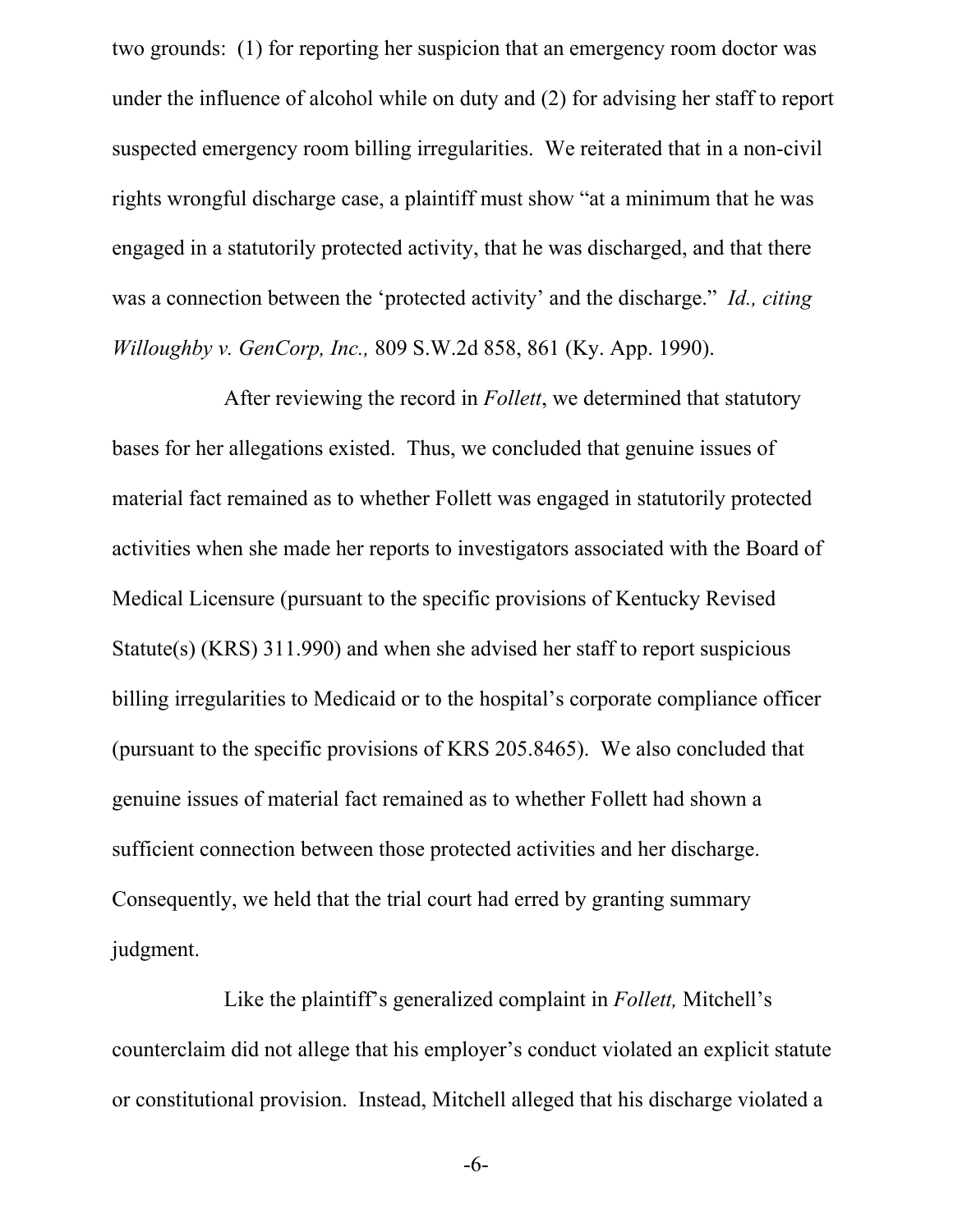well defined public policy requiring "honest and full compliance with the FDA investigators" and that his discharge came as a result of his refusal to violate law – albeit unspecified by name or number.

Coldstream contends that Mitchell's counterclaim was properly dismissed since it failed to identify with specificity the statute that he allegedly refused to violate. The company argues that Mitchell "must articulate a statutory basis for his claim in order for the court to engage in even the primary levels of analysis" and that "[a]bsent some indication of what law [Mitchell] refused to violate, Coldstream's defense of the counterclaims is severely hampered." Appellee's Brief at 4-5.

Based upon the nature of wrongful discharge claims, we agree that Coldstream may have been entitled to more detailed information regarding Mitchell's allegations before it was required to file a reply. A vehicle for seeking such expansion of the allegation exists by recourse to CR 12.05, which provides for a motion for a more definite statement. Coldstream clearly was aware of this remedy since it sought relief in the alternative pursuant to CR 12.05.

CR 8.06 provides that we are to construe the pleadings "as to do substantial justice." Moreover, CR 8.05 provides that each averment of the pleading "shall be simple, concise, and direct." Finally, CR 11 dictates that pleadings (in this case, Mitchell's counterclaim) be well grounded in fact and warranted by law. It is noteworthy that Coldstream did not challenge the

-7-